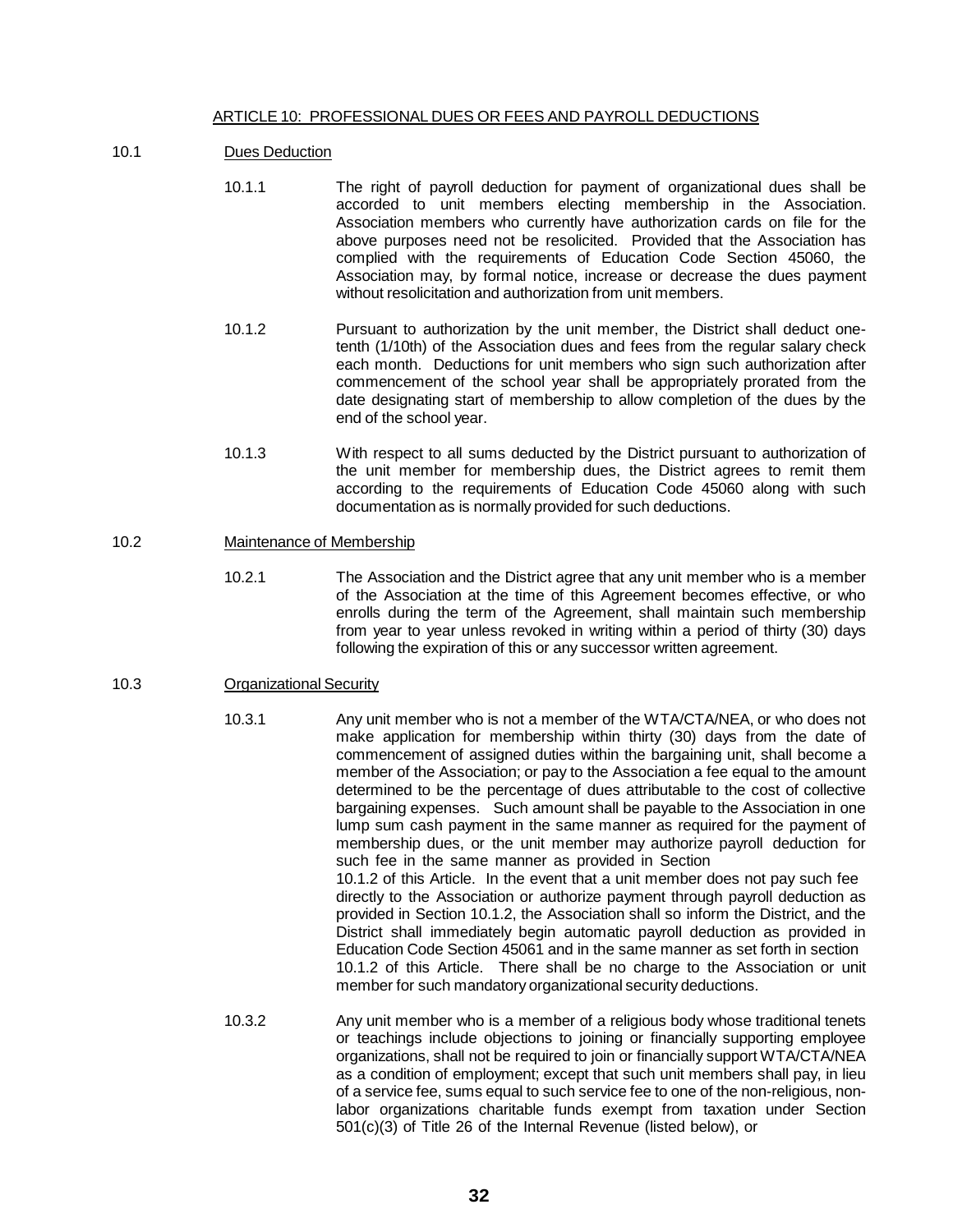pay to the Association a fee in the amount determined to be the amount attributable to the cost of allowable collective bargaining expenses. It is agreed that this amount is carefully tailored to minimize any infringement on a unit member's constitutional rights and shall be provided the District by WTA/CTA/NEA at least thirty (30) days prior to the District's responsibility to collect it. The unit member may pay the fee to the Association in one lump sum cash payment in the same manner as required for payment of membership dues provided, however, that the unit member may authorize payroll deduction for such fee in the same manner as provided in Section 10.1.2 of this Article. In the event that a unit member shall not pay such fee directly to the Association, or authorize payment through payroll deduction, the Association shall so inform the District, and provide the District with copies of the information concerning the justification of the fee previously provided the unit member, and the District shall immediately begin automatic payroll deduction as provided in Education Code Section 45061 and in the same manner as set forth in Section 10.1.2 of this Article. Any charge for the deduction shall not exceed the actual cost to the District of the deduction including start up and ongoing costs.

- . American Cancer Society
- . American Heart Fund
- 10.3.3 Proof of payment and a written statement of objection along with verifiable evidence of membership in a religious body whose traditional tenets or teachings object to joining or financially supporting employee organizations, pursuant to Section 10.3.2 above, shall be made on an annual basis to the Association and District as a condition of continued exemption from the provisions of Sections 10.1.2 and 10.3.2 above. Proof of payment shall be in the form of receipts and/or canceled checks indicating the amount paid, date of payment, and to whom payment in lieu of organization security fee has been made. Such proof shall be presented on or before the first working day of the second month of each school year.
- 10.3.4 Any unit member making payments as set forth in Sections 10.3.2 and 10.3.3 above, and who requests that the grievance or arbitration provisions of this Agreement be used in his or her behalf, shall be responsible for paying the reasonable costs of using said grievance or arbitration procedures.
- 10.3.5 With respect to all sums deducted by the District pursuant to Sections 10.1.2 and 10.3.2 above, whether for membership dues or organization security fee, or for becoming a member of the organization and paying the required membership fees, the District agrees to remit promptly such monies to the Association accompanied by an alphabetical list of unit members for whom such deductions have been made.
- 10.3.6 With respect to all sums deducted by the District pursuant to Sections 10.3.1 and 10.3.2, the District agrees to remit them according to the requirements of Education Code Section 45061 along with such documentation as is normally provided for such deductions.
- 10.3.7 The Association agrees to furnish any information needed by the District to fulfill the provisions of Section 10.3 of this Article.